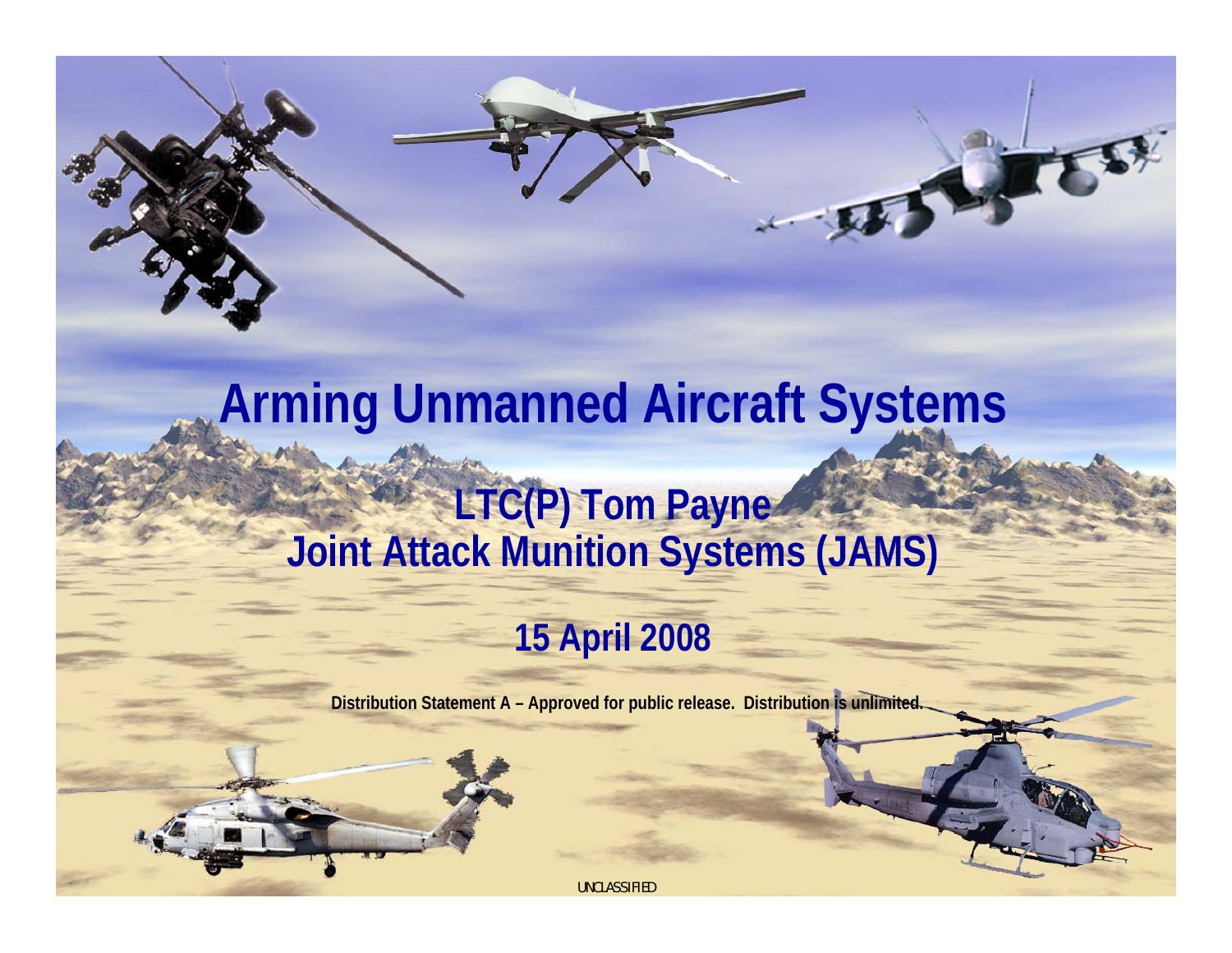

# JAMS Family Of Products

UNCLASSIFIED





**M260/M261Rocket Launchers** **12 Tube Rocket Launcher** *Launchers / Support Equipment/ Viper Strike*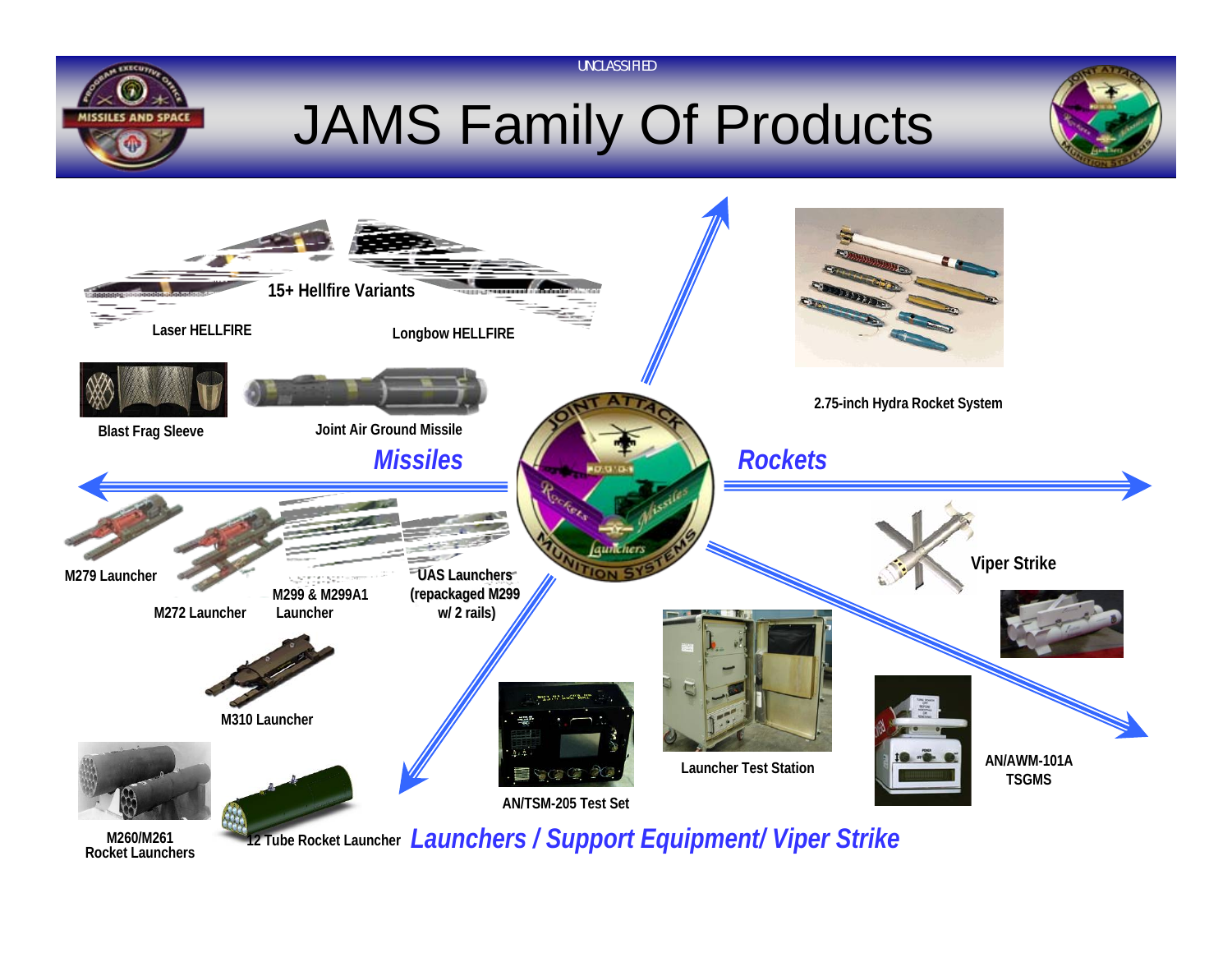

# UAS Weaponization

UNCLASSIFIED



#### **Integration of HELLFIRE on Predator**

- •Integration on Predator
- •Providing Launchers and Missiles for use on UAS.
- • Supporting platform, launcher, and missile interface modifications as necessary



#### **Viper Strike on Hunter**

- •Rapid integration and testing
- • Currently supporting Strike Warfighting **Capability**
- •Fielded FY07
- •First combat use – September 2007



**JAMS Began UAS Weaponization in 2001 and continues today:**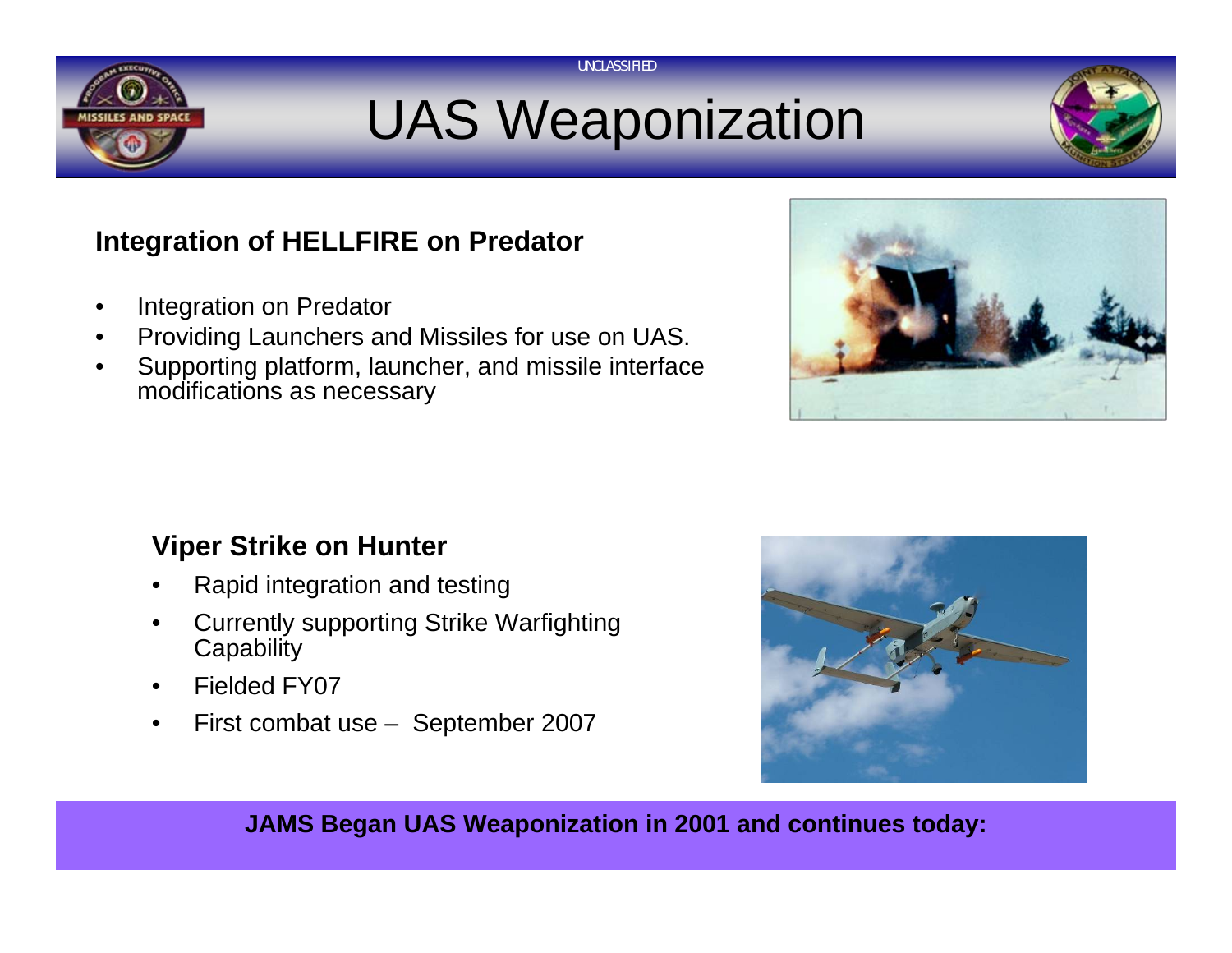

## UAS Weaponization - Future Systems

UNCLASSIFIED



### **Weaponizing ER/MP**

- Currently Working Integration
- Possible Munitions:
	- •Hellfire
	- •JAGM
- Modified M299 Launcher





#### **Fire Scout**

- •Viper Strike integration
- • Laser Payload integration for compatibility with HELLFIRE Missile System for Remote **Designation**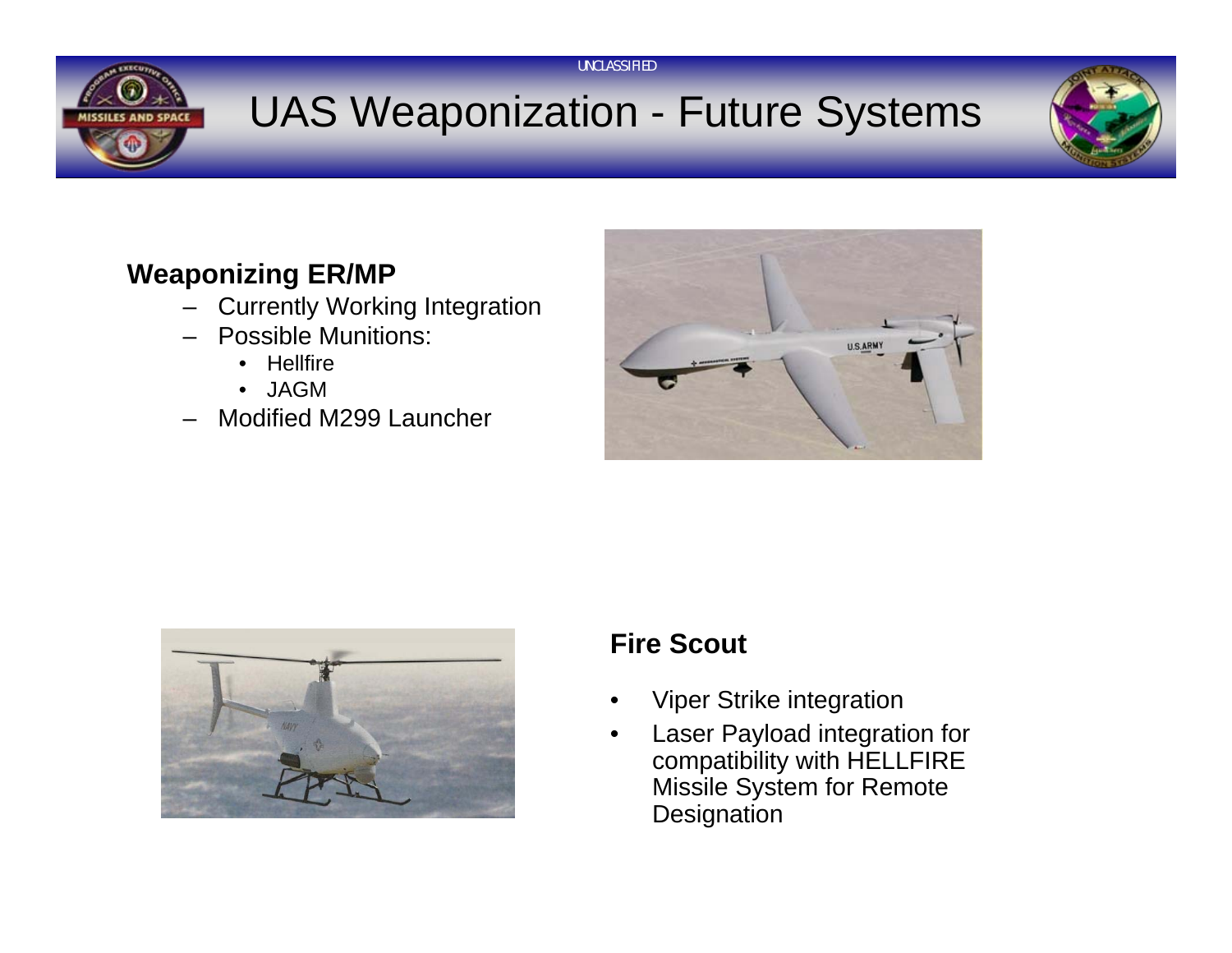

#### UNCLASSIFIED**Limitations & Desired Capabilities of Armed UAS**





#### •**Current limitations of Armed UAS**

- –**Limited payload weight and types**
- **Limited engagement envelope**
- **Altitude Restrictions**
- –**Strict Rules of Engagement (ROEs)**
- **Sensors and weapons under full manual control**
- **Stovepipe control**
- **Limited to larger UAS**

#### •**Desired capabilities of Armed UAS**

- **Effective mix of weapon types**
- **Flexible engagement envelope**
- – **Automated, fused sensors with pertinent data passed to an operator**
- **Final weapon release authority still with operator**
- **Easily implemented Rules of Engagement (ROEs)**
- **Integrated into MUM Teaming and the networked battlespace**
- **Multiple UAS classes**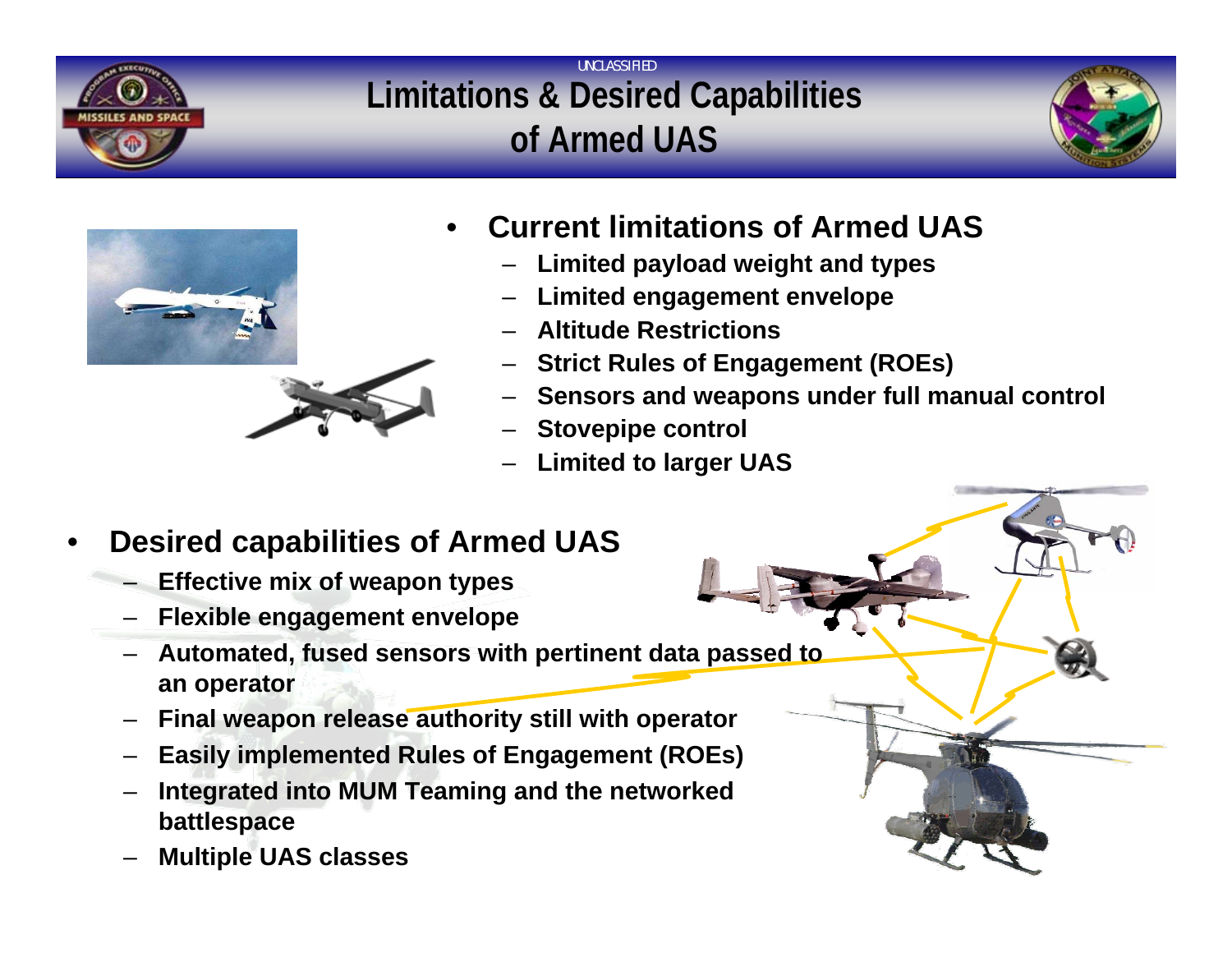

UNCLASSIFIED



- • **UAS Weaponization Process**
	- **Documentation of Requirements**
	- **Design of Experiment (to include ROM Cost Estimate)**
	- **Documentation of Munitions and Platform Characteristics**
	- **Identification of Required Modifications to Munitions or Platform**
	- **Design of Required Interfaces**
	- **Prototype Development**
	- **Testing**
	- **Materiel Release**
	- **Fielding / Training**
	- **Transfer / Sustainment**

**The JAMS PO is providing overall program management for weaponization of UAS armed with JAMS PO munitions and is actively working with other Joint Customers to support their weaponization needs.**